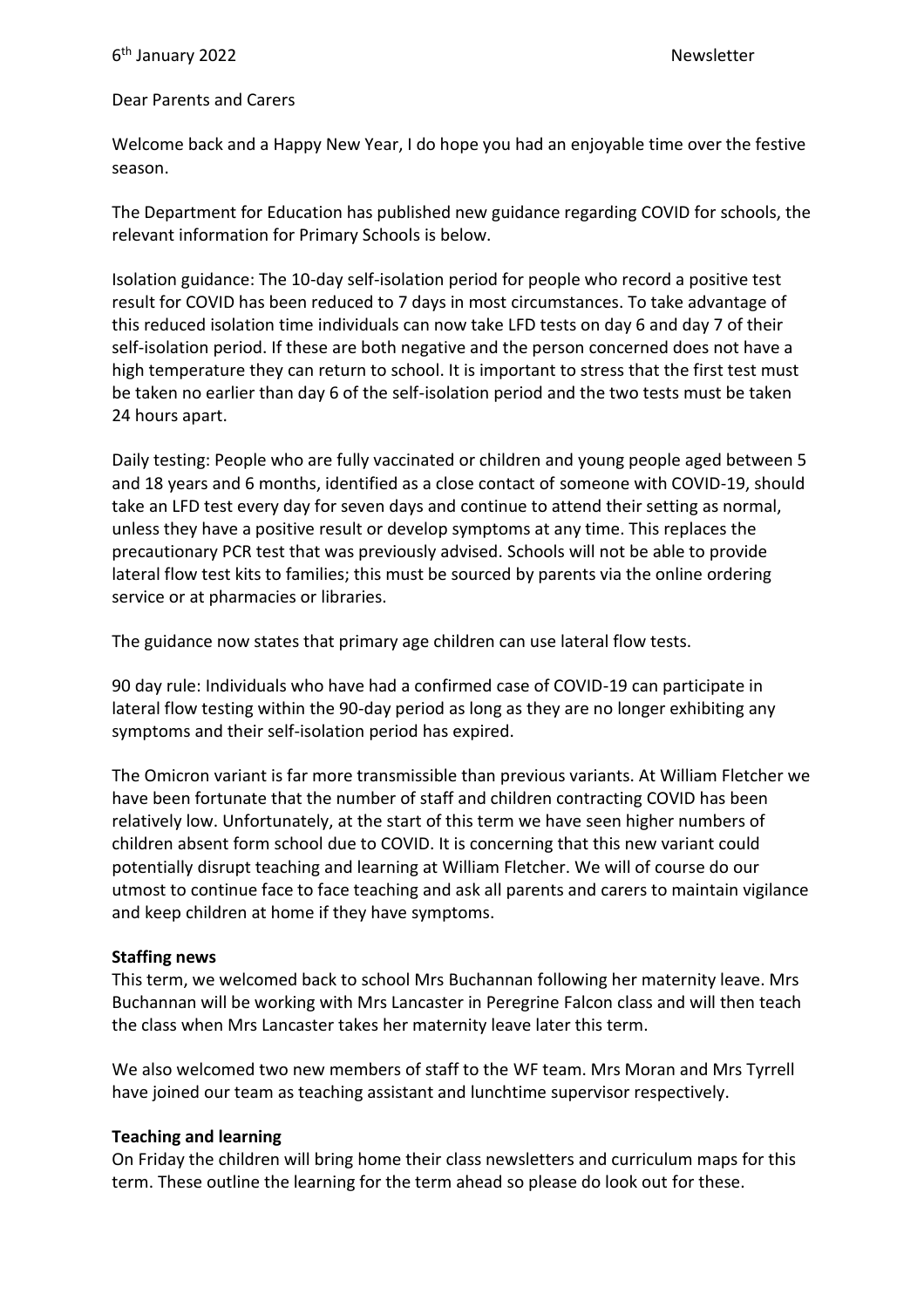Kind regards

With best wishes

Deborah Nind and the WF Team

# **Our assembly theme for the month of January is Friendship**

## **Celebration of achievements**

Congratulations to the following children who have reached their 125 nights of reading at home: Senay in Kingfishers. Anelie in Ketrels. Congratulations to the following children who have reached their 100 nights of reading at home: Leah in Nightingales. Tilly, Alfie, Emeran, Esme & Eva in Swallows. Martha in Kestrels. Leah-Kate in Sky Larks. Congratulations to the following children who have reached their 75 nights of reading at home: Teddy in Kingfishers. Thomas, Anna B & Violet in Nightingales. Maxim, Hollie & Georgia in Kestrels. Warren in Sky Larks. Congratulations to the following children who have reached their 50 nights of reading at home: Delcie in Kingfishers. Sofia in Swallows. Congratulations to the following children who have reached their 25 nights of reading at home:

## **Attendance**

School starts at 8:45am, can you please make sure your child is in class by 8:45am. **EVERY SCHOOL DAY COUNTS!**

There are only 190 statutory school days in one year and 175 days (weekends and school holidays) available to use for holidays. Parents should avoid taking their children out of school during term time in order to go on holiday.

| <b>Class</b>      | Attendance for 13.12.21 - 17.12.21 |
|-------------------|------------------------------------|
| Eagles            | 98.39%                             |
| Kestrel           | 90.67%                             |
| Kingfishers       | 96.69%                             |
| Nightingales      | 95.74%                             |
| Owls              | 97.20%                             |
| Peregrine Falcons | 98.74%                             |
| <b>Red Kites</b>  | 92.14%                             |
| Robins            | 79.57%                             |
| Sky Larks         | 92.13%                             |
| <b>Swallows</b>   | 97.31%                             |
| Wrens             | 85.31%                             |
| Total             | 93.59%                             |

# **Breakfast Club**

Breakfast club runs every day from 07:30 – 08:45 in the Howard Hillsdon building (old playgroup). The children enjoy a range of breakfast cereals, fruit juices, yoghurts and toast, followed by the opportunity to play indoor games. The cost is £5.00 per child. If you would like your children to take part in breakfast club, **please see the staff in the office to book prior to attendance.**

# **News from the PTA**

The total raised from the Christmas shopping day was a wonderful £404.73. Exciting news! The PTA have signed up to Your School Lottery. Every ticket purchased will generate funds for the school. For more information please visit [yourschoollottery.co.uk](http://yourschoollottery.co.uk/)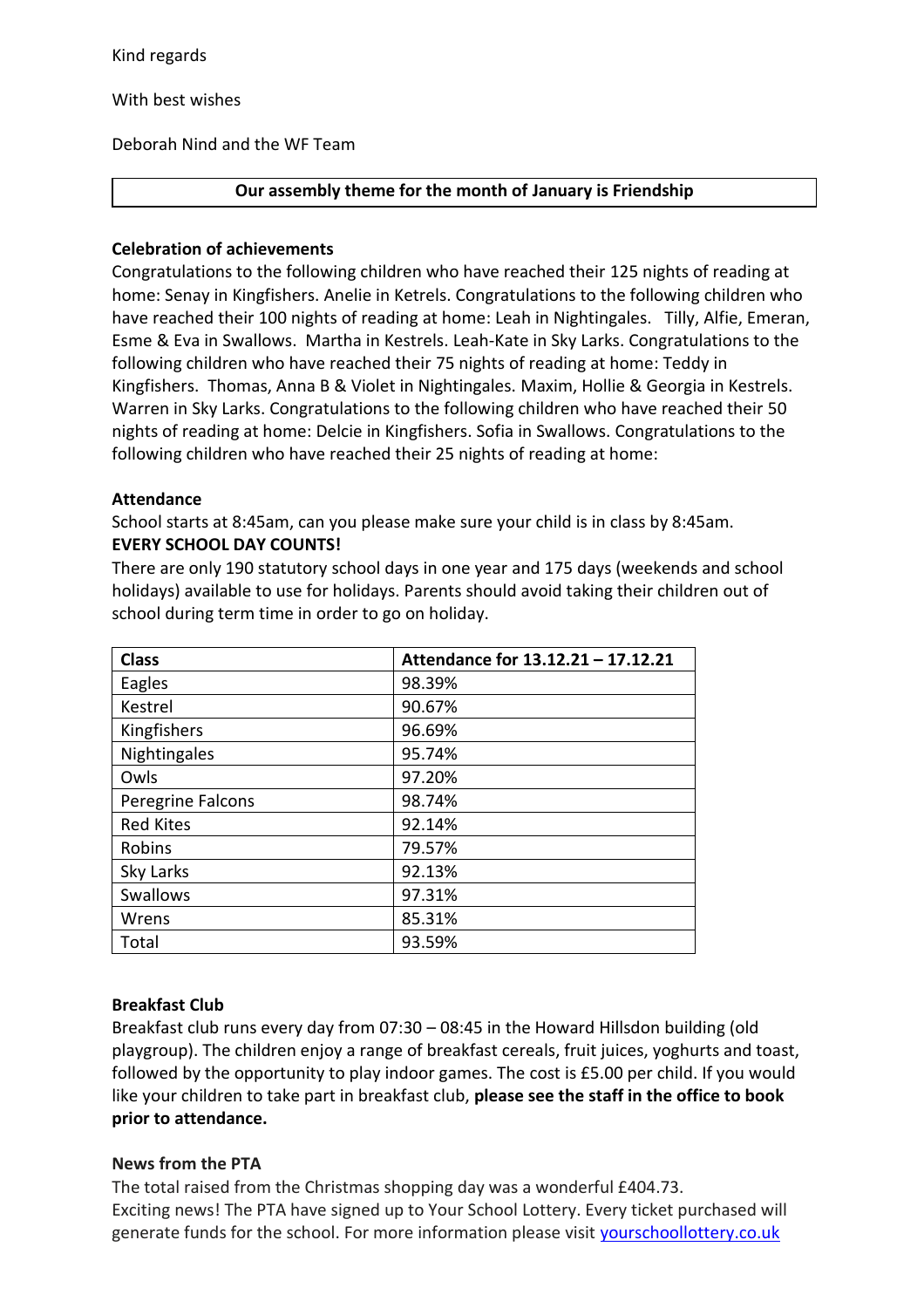You can now drop off any donations of school uniform including PE Kit, coats and shoes to the school office in the 'Uniform Exchange' Collection Bin for the first sale - date to be confirmed.

The next PTA meeting is booked for Monday 17th January at 7.30pm. This meeting will be held via zoom. If you would like the log in details please email us at [williamfletcherschoolpta@gmail.com](mailto:williamfletcherschoolpta@gmail.com)

## **Step 2 Dance Lessons**

A local dance company Step 2 that comes into school has lots of lessons for all range of ages. Please see website below for further details: [Step 2 Dance Oxford Homepage](https://www.step2dance.co.uk/home) — STEP 2 DANCE

# **Yarnton Youth Netball**

Open to boys and girls in years 3, 4, 5 & 6 from William Fletcher School. Training is on Wednesdays at the school, after school until 4pm. Places are limited, and if you are interested in your child taking part please email varntonyouthnetball@gmail.com for more details. This year we will be asking all youngsters involved to become members of England Netball for a small one-off fee, so that we can run the session as part of Yarnton Netball Club.

# **Forthcoming Dates**

| January 2022  |                                      |
|---------------|--------------------------------------|
| 07.01.2022    | Class Curriculum Newsletters go home |
| 11.01.2022    | <b>Founders Day Service</b>          |
| 13.01.2022    | X Country for Years $3-6$            |
| 25.01.2022    | <b>Fencing Taster Session</b>        |
| 26.01.2022    | <b>Fencing Taster Session</b>        |
| February 2022 |                                      |
| 02.02.2022    | Planetarium Year 5 & 6               |
| 11.02.2022    | Learning Cards go home               |
| 14.02.2022    | Learning Cards returned              |
| 18.02.2022    | Term 3 ends                          |
| 28.02.2022    | Term 4 starts                        |
| 28.02.2022    | West Oxfordshire Hockey tournament   |
|               |                                      |

# **William Fletcher School Term Dates 2021/2022**

**Term 3**

Wednesday 5<sup>th</sup> January to Friday 18<sup>th</sup> February Tuesday 4<sup>th</sup> January INSET

#### **Term 4**

Monday 28<sup>th</sup> February to Friday 8<sup>th</sup> April

#### **Term 5**

Monday 25<sup>th</sup> April to Friday 27<sup>th</sup> May

#### **Term 6**

Tuesday 7<sup>th</sup> June to Wednesday 20<sup>th</sup> July Monday 6<sup>th</sup> June INSET Wednesday 20<sup>th</sup> July INSET DAY Thursday 21<sup>st</sup> July INSET Day

# **William Fletcher School Term Dates 2022/2023 Term 1**